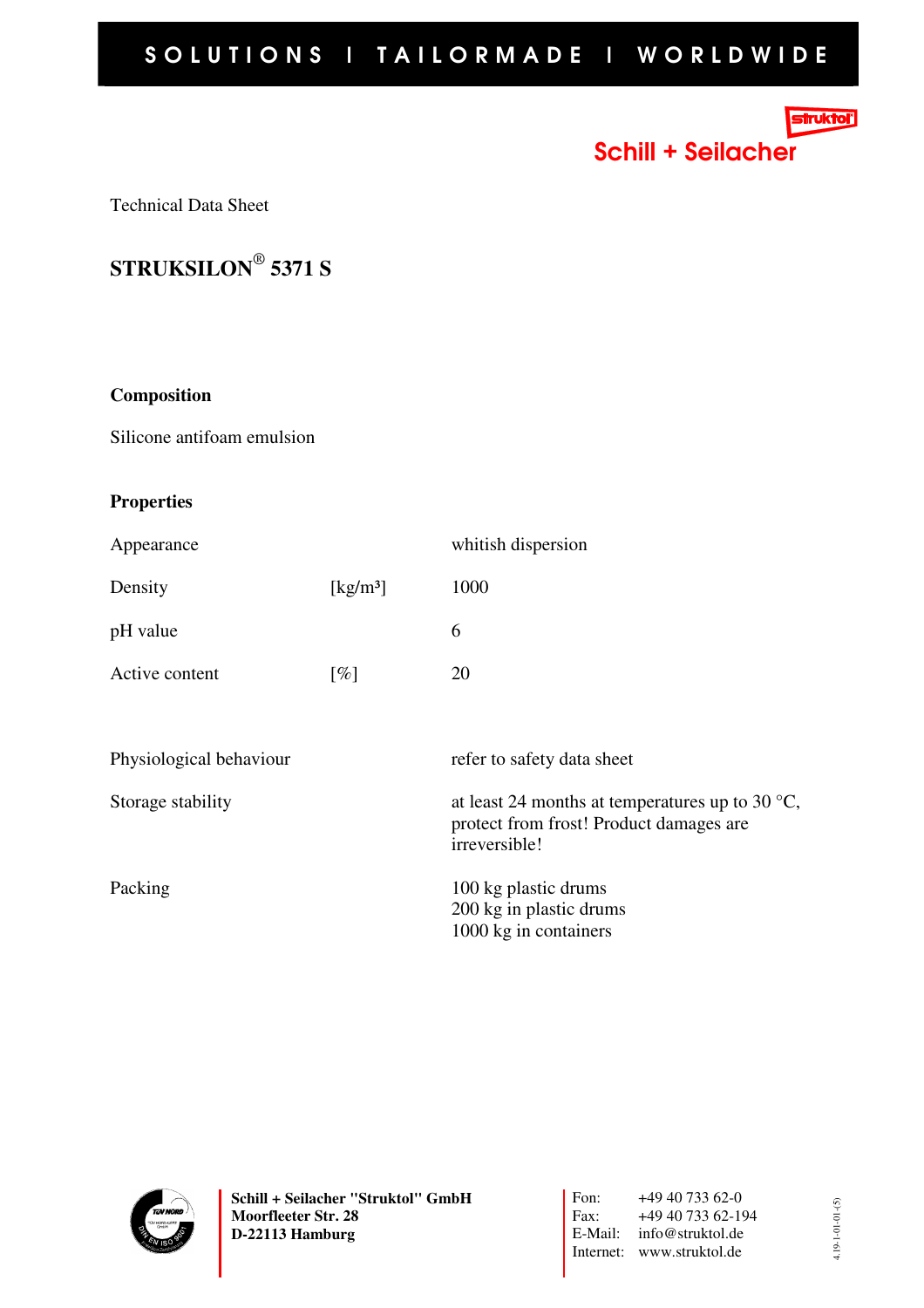The data given are typical values which are not intended for use in preparing specifications. For test methods refer to the corresponding supplement.